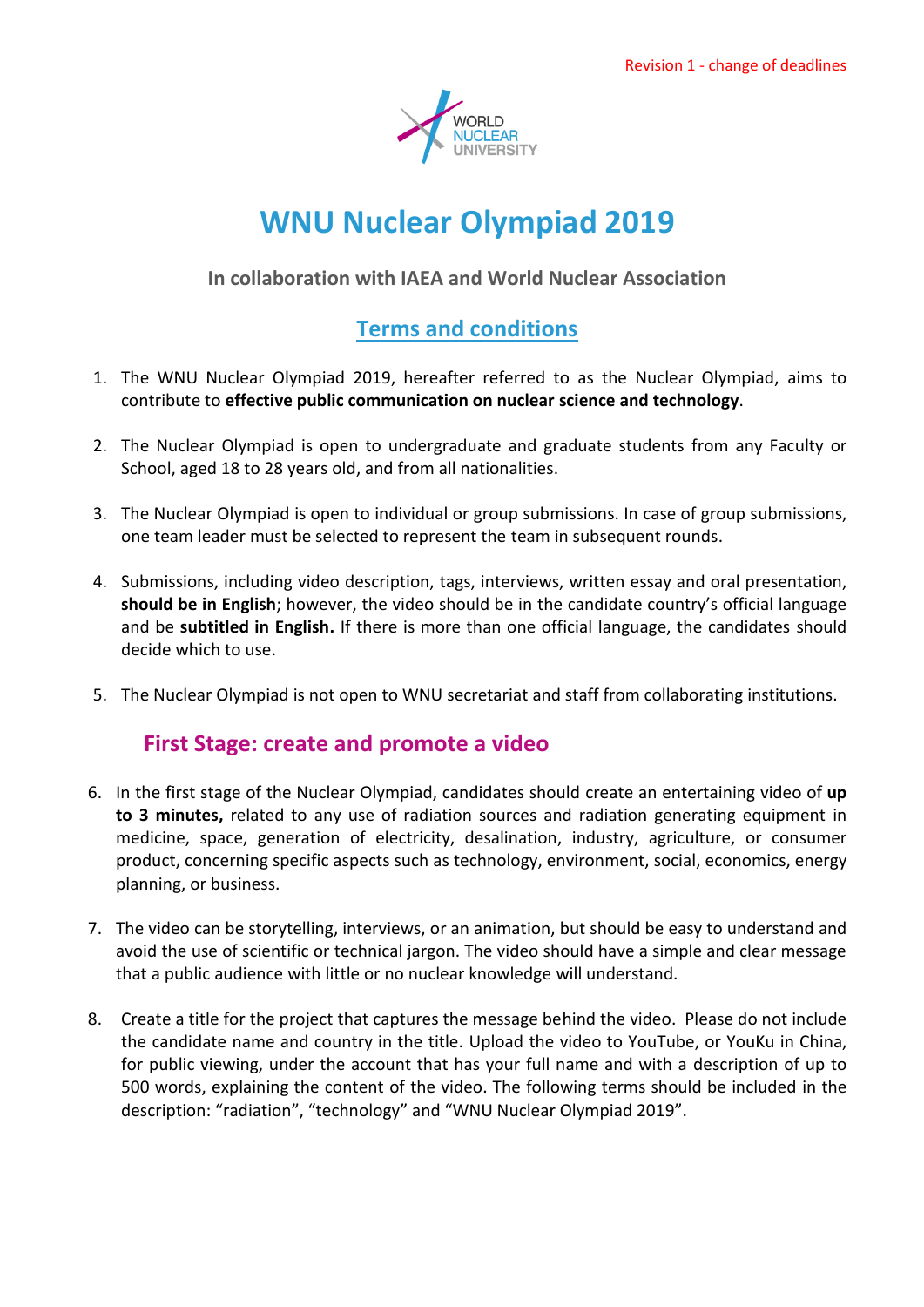- 9. Apply to the Nuclear Olympiad by sending an e-mail to [wnu@world-nuclear.org](mailto:wnu@world-nuclear.org) with the subject: "WNU Nuclear Olympiad 2019" by **Friday, 10 May 2019, 17:00 UTC** with the following information:
	- a) Full name, LinkedIn address (or short bio with photo), e-mail, and mobile phone number of the team members, or individual. If the video is submitted by a team, please indicate who is the team leader;
	- b) Recommendation letter from a university professor. This letter should describe briefly how the professor knows the team leader and briefly describes the candidate's communication skills and leadership potential. The letter must contain full name of the professor, contact e-mail, telephone number and LinkedIn address (or short bio with photo);
	- c) Country/region;
	- d) URL for the YouTube or YouKu video;
	- e) A scanned copy of the team leader's or individual's valid university identity card with photo;
	- f) A short paragraph stating the educational background, professional ambitions, hobbies, and motivation to participate in the WNU Nuclear Olympiad.
- 10. The submitted videos will be analysed by the WNU Coordination Centre according to adherence to the theme, as described in item 6. Should a video not be accepted, the authors will be contacted as soon as possible.
- 11. WNU will post the accepted videos on the WNU website and social media for public vote. The voting system will be via a survey, its link will be provided by WNU, and the public voting will start on **Tuesday, 14 May 2019**. The candidates should promote their videos to get more votes.
- 12. On **Friday, 17 May 2019**, the jury panel will evaluate the videos according to the following criteria:
	- a) Impact To have a powerful effect on the viewer;
	- b) Relevance To be relevant to the current global situation and context;
	- c) Originality To be original, creative and visually stimulating.
- 13. The winning video according to the jury panel will receive 4 points, the second will receive 3 points, and the third will receive 2 points. The others will receive one point from the judges.
- 14. At 10:00 UTC on **Tuesday, 11 June 2019,** the WNU will verify the result of the public votes. The authors of the 10 videos with the highest number of public votes will receive 1 point each in addition to the jury panel score.

### **Second stage: Interview**

15. The candidates will be interviewed by telephone or video conference (e.g. WebEx or Skype) about the topic of their video. The duration of the interview is maximum 15 minutes and date of the interview will be from **11 to 14 June 2019**.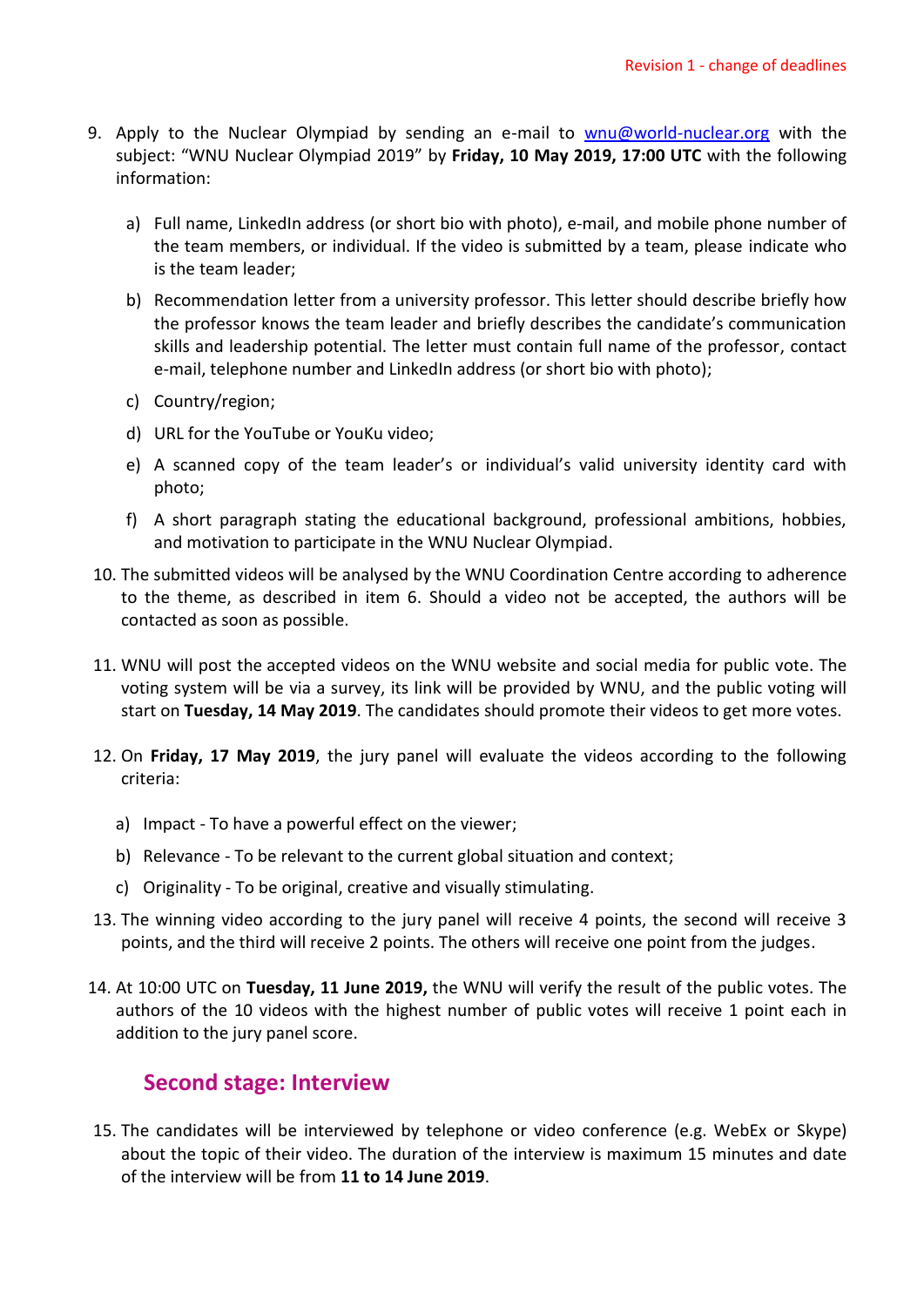- 16. The interviewer will inform the candidates about the results of both public vote, as well as jury panel evaluation and check the following elements:
	- a) Knowledge If the candidate demonstrates knowledge on the topic of the video.
	- b) Communication skills If the candidate expresses thoughts clearly; is able to reply to the questions in a logical way; radiates enthusiasm; and is able to respond convincingly.
	- c) Motivation If the candidate demonstrates an interest in further studies and working in the nuclear area, and shows a strong determination to proceed to the next stage of the Nuclear Olympiad.
- 17. The candidate shall lose maximum one point if he/she fails in any element of the interview. The candidate is out of the competition if he/she misses the interview appointment without previous justification.

#### **Third Stage: Listen to the public**

- 18. Write a report (maximum of 5 pages, including cover, photos, graphs and references) on the public opinion about nuclear science and technology in your country that includes reliable data with references, how the data was collected, conclusion and recommendations. It does not need to be related to the video.
- 19. This report should include preferably existing recent data about public opinion about nuclear science and technology in your country, like in research polls. For this part we suggest contacting national nuclear associations or related agencies that might have this information.
- 20. The candidates should also run a public survey using at least the following set of questions with a minimum of 100 respondents:
	- a) Country where you live in: [text]
	- b) Do you know what a radiopharmaceutical is? [yes/no].
	- c) Radiopharmaceuticals are radioactive drugs that can be used for diagnosis and therapy of diseases. Have you ever taken any radiopharmaceutical for medical diagnosis or treatment? [yes/ no]
	- d) Are radiopharmaceuticals produced in nuclear reactors or accelerators? [multiple choice: nuclear reactors; accelerators; some in reactors and others in accelerators; none]
	- e) Overall, do you strongly favor, somewhat favor, somewhat oppose, or strongly oppose the use of nuclear energy as one of the ways to provide electricity in your country? [multiple choice: strongly favor, somewhat favor, somewhat oppose, or strongly oppose]
		- i. If you oppose the use of nuclear energy, could you explain why? [text]
- 21. The report should be reviewed by the professor, who sent the recommendation letter.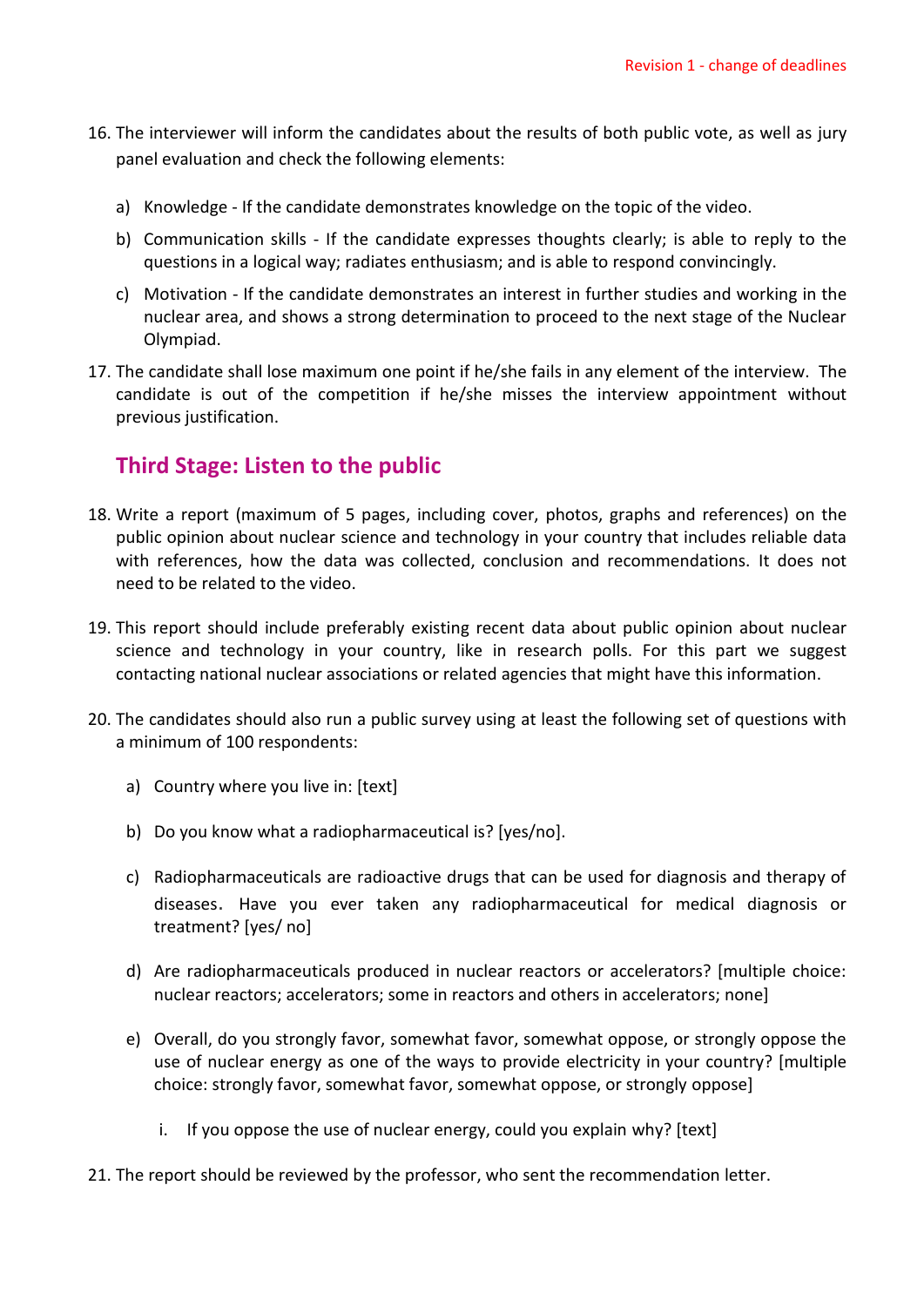- 22. The written report should be sent in pdf format to [wnu@world-nuclear.org](mailto:wnu@world-nuclear.org) by no later than **Thursday, 15 August 2019, at 17:00 UTC.**
- 23. The jury panel will evaluate the reports according to the following criteria:
	- a) Comprehensibility of the text;
	- b) Logical structuring;
	- c) Well-developed data collection that is supported with specific evidence;
	- d) Creativity and innovative approach in providing the conclusions.
- 24. The winner of this stage will receive 5 points, the second place 4 points and the third place 3 points. The results will be informed to the candidates from **Friday, 13 September 2019.**

### **Fourth and Final stage: Oral presentation**

- 25. The candidate's scores of the stages will be summed. The 3 finalists, who have received the highest score in total (maximum 10 points), plus their professors, will receive economy return travel and accommodation, in order to present their report orally within 5 minutes at the IAEA Headquarters in Vienna, Austria, alongside the IAEA International Symposium on Trends in Radiopharmaceuticals that will be held from **28 October to 1 November 2019**.
- 26. After the presentations, the evaluation of the final stage will be made by a jury panel, who will select the **WNU Nuclear Olympiad 2019 winner**, based on the following criteria:
	- a) Presentation of the main message within the time frame;
	- b) The visual aid material is attractive and understandable;
	- c) The presentation follows a logical sequence from introduction to conclusion with relevant and memorable "take home points";
	- d) The presentation is performed with eye contact with the audience and enthusiasm.
- 27. **The winner will be granted the travel, accommodation and free participation in a WNU Short Course "The World Nuclear Industry Today".**

### **Further terms and conditions**

- 28. By applying for the Nuclear Olympiad, all participants agree to be bound by the present Terms and Conditions of the [World Nuclear Association](http://www.world-nuclear.org/homepage-items/privacy/privacy-policy.aspx) privacy policy.
- 29. By applying for the Nuclear Olympiad, all participants agree that their submissions to the Nuclear Olympiad might be used in the WNU promotional material.
- 30. Participants must make sure that they have the right to publish and distribute all the material in their videos, and provide references where appropriate. The WNU accepts no liability for the content or publication of video submissions to the Nuclear Olympiad.